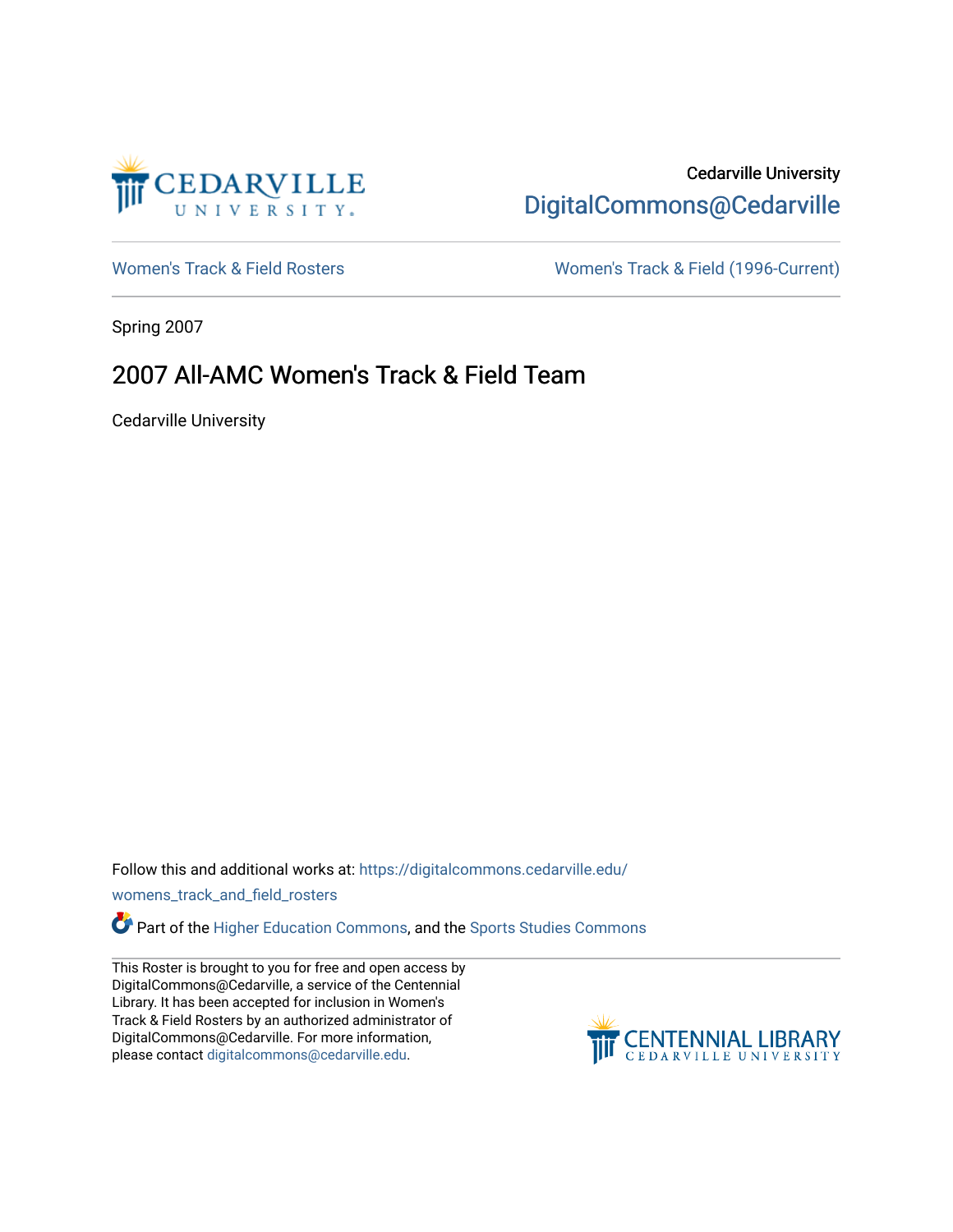2007 AMC Women's Track & Field

# **Women's Track & Field**

2007 All-AMC Team **First Team• 1st place finishers** In **individual and relay events Second Team** - **2nd place finishers in individual events** 



Page I of 2

#### Outstanding Track Performer - April Wanzo, Notre Dame Outstanding Field Performer - Sarah Ensslen, Cedarville Coach of the Year - Jeff Bolender, Cedarville

| <b>FIRST TEAM</b>      | Yr        | School           | Hometown            | <b>Event</b>       | Effort        |
|------------------------|-----------|------------------|---------------------|--------------------|---------------|
| <b>Emily Alderfer</b>  | Fr        | Malone           | Urbana, OH          | Shot Put           | 42-6.25       |
| Andrea Bader           | So        | <b>Tiffin</b>    | Greenwich, OH       | 100                | 12.43         |
|                        |           |                  |                     | 4 x 100 Relay      | 48.75         |
| Amanda Corrigan        | Sr        | Notre Dame       | Wickliffe, OH       | Pole Vault         | 9-11.75       |
| <b>Bethany Davies</b>  | So        | Cedarville       | Springfield, OH     | 4 x 400 Relay      | 3:56.44       |
|                        |           |                  |                     | 4 x 800 Relay      | 9:15.77       |
| Jessica Duncan         | Jr        | <b>Tiffin</b>    | Akron, OH           | 4 x 100 Relay      | 48.75         |
| <b>Sarah Ensslen</b>   | Sr        | Cedarville       | Glenmoore, PA       | <b>High Jump</b>   | $5 - 3.75$    |
|                        |           |                  |                     | Long Jump          | $18-5$        |
|                        |           |                  |                     | <b>Triple Jump</b> | $40 - 4$      |
| <b>Brooke Gasser</b>   | Sr        | Malone           | Sterling, OH        | Javelin            | 136-7         |
| Keri Hilty             | Sr        | Cedarville       | <b>Bluffton, OH</b> | 800                | 2:18.33       |
|                        |           |                  |                     | 4 x 400 Relay      | 3:56.44       |
|                        |           |                  |                     | 4 x 800 Relay      | 9:15.77       |
| Melissa Jones          | So        | Tiffin           | Winsted, MN         | <b>Discus</b>      | 132-6         |
| Samantha Modderman     | <b>Sr</b> | Cedarville       | Walker, MI          | 5,000              | 17:52.15      |
|                        |           |                  |                     | 10,000             | 37:27.17      |
| Christine Moyer        | So        | Tiffin           | Reynoldsburg, OH    | Hammer             | $141 - 3$     |
| <b>Elisabeth Pyles</b> | So        | Cedarville       | Cedarville, OH      | 3,000 Steeple      | 11:22.65      |
| <b>Courtney Reid</b>   | Jr        | Cedarville       | Dayton, OH          | 100 Hurdles        | 14.75         |
|                        |           |                  |                     | 4 x 400 Relay      | 3:56.44       |
| <b>Christina Reyes</b> | Jr        | Cedarville       | Los Osos, CA        | 4 x 800 Relay      | 9:15.77       |
| <b>Marla Rice</b>      | So        | Cedarville       | Wellsboro, OH       | 4 x 400 Relay      | 3:56.44       |
| Katrina Schumacker     | Jr        | <b>Tiffin</b>    | Ottawa, OH          | 4 x 100 Relay      | 48.75         |
| Maria Shaw             | Fr        | <b>Tiffin</b>    | Westerville, OH     | 4 x 100 Relay      | 48.75         |
| Chelsea Shelnick       | Sr        | <b>Tiffin</b>    | Oregon, OH          | 400 Hurdles        | 1:02.99       |
| Amanda Sullivan        | Sr        | Roberts Wesleyan | Peabody, MA         | 3,000 Race Walk    | 15:50.25      |
| April Wanzo            | Jr        | Notre Dame       | Cleveland, OH       | 200                | 25.32         |
|                        |           |                  |                     | 400                | 56.18         |
| Lydia Wong             | Fr.       | Cedarville       | Dillsburg, PA       | 1,500              | 4:48.57       |
|                        |           |                  |                     | 4 x 800 Relay      | 9:15.77       |
|                        |           |                  |                     |                    |               |
| <b>SECOND TEAM</b>     | Yr        | School           | Hometown            | Event              | <b>Effort</b> |
| Kristen Ameling        | So        | Tiffin           | Milbury, OH         | Shot Put           | 41-3.75       |
| Andrea Bader           | So        | <b>Tiffin</b>    | Greenwich, OH       | 200                | 25.75         |
| Danielle Cofojohn      | Fr        | Walsh            | Diamond, OH         | <b>Discus</b>      | 130-2         |

http://www.amcsports.com/2006-07/wtra11conf.htm